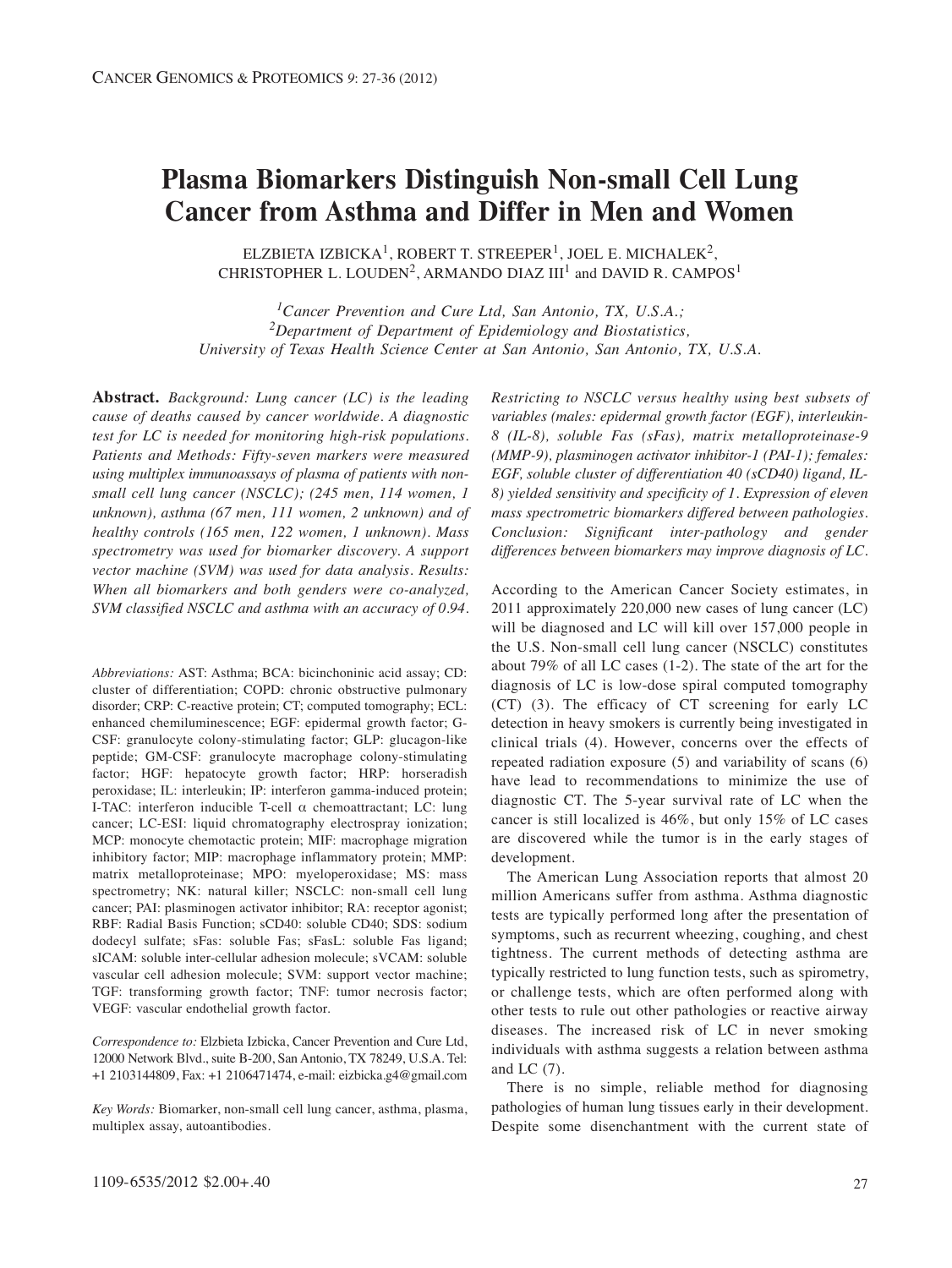research on blood molecular markers, reflected in a statement that they are currently unsuitable for clinical application (8), diverse approaches in search for biomarkers of aggressive lung disease are slowly yielding promising results. MicroRNA expression profiles of lung tumors, normal lung tissues and plasma samples from cases with different prognoses identified in a completed spiral-CT screening trial produced cancer signatures that were validated in an independent cohort from a second randomized spiral-CT trial (9). Protein blood markers for diagnosis of human diseases including cancer are coming of age (10), however, no proteomic blood test available today can indicate the presence of particular lung pathologies. As yet, studies on proteomic markers for LC are limited by low numbers of tested analytes or by relatively small and statistically underpowered cohorts of examined subjects. A recent study employed multiplex assays for the analysis of tumor associated auto-antibodies in 117 NSCLC, 30 chronic obstructive pulmonary disorder (COPD)/asthma, 13 nonmalignant lung nodules and 31 normal controls to develop a blood test for the detection of NSCLC (11). Altered levels of three circulating adhesion molecules were reported to have diagnostic value for LC patients (12). A larger study that employed mass spectrometric methods identified a few biomarkers that discriminated NSCLC from non-cancer controls (13). Yet another study that evaluated expression of six serum proteins in 50 controls and 50 LC sera identified four biomarkers for potential diagnosis of LC (14).

Our study used one of the largest cohorts of specimens representing LC, asthma and healthy controls reported to date, as well as the largest number of simultaneously measured analytes (15). We employed two independent methods, multiplex immunoassays and mass spectrometry, to identify panels of plasma biomarkers that can detect NSCLC and asthma and evaluated the potential of these biomarkers for inter-pathology discrimination power to differentiate asthma from NSCLC and from healthy controls.

## **Patients and Methods**

*Specimens.* Plasma specimens were purchased from Virginia BioFluids, Inc. (Virginia Beach, VA, USA), Bioserve Biotechnologies Ltd (Beltsville, MD, USA) and Cureline Inc. (Burlingame, CA, USA). All samples were processed, stored and analyzed under identical conditions. Demographic information are summarized in Table I.

*Multiplex immunoassays.* The following analytes were assayed using assay kits from Millipore (St. Charles, MO, USA): leptin, GLP-1, C-peptide, insulin, amylin (total), sE-selectin, sVCAM-1, soluble inter-cellular adhesion molecule-1 (sICAM-1), MPO, CRP, serum amyloid A, serum amyloid P, soluble Fas ligand (sFasL), sFas, MIF, adiponectin, resistin, PAI-1, interleukin-1 $\alpha$  (IL-1 $\alpha$ ), IL-1β, IL-1 receptor agonist (IL-1RA), IL-2, IL-4, IL-5, IL-6, IL-7, IL-8, IL-10, IL-12(p40), IL-15, IL-17, fracalkine, granulocyte colonystimulating factor (G-CSF), granulocyte macrophage colonystimulating factor (GM-CSF), interferon γ (IFNγ), monocyte chemotactic protein (MCP-1), macrophage inflammatory protein-1α (MIP-1 $\alpha$ ), MIP-1 $\beta$ , transforming growth factor- $\alpha$  (TGF- $\alpha$ ), tumor necrosis factor-α (TNF-α), and vascular endothelial growth factor (VEGF). In addition, IL-12(p70), IL-13, MMP-2, MMP-1, MMP-3, eotaxin, leptin, interferon γ-induced protein 10 (IP-10), MMP-9, MMP-13, PAI-1, MMP-8, interferon inducible T-cell α chemoattractant (I-TAC), MMP-12, hepatocyte growth factor (HGF), MMP-7, EGF, and sCD40L were assayed using Procarta kits from Affymetrix (Fremont, CA, USA). All specimens were assayed in duplicate following kit manufacturer protocols. Two analytes, leptin and PAI-1, were assayed twice in separate kits from the two different vendors.

Quality control samples were obtained from whole-blood preparations purchased from The South Texas Blood and Tissue Center from which plasma samples were separated using BD Vacutainer CPT Cell Preparation Tubes (Beckton Dickinson, Franklin Lakes, NJ, USA). Multiplex immunoassays were performed using Luminex 100 IS System (Luminex Corp., Austin, TX, USA). Analyte concentrations were calculated from standard curves using Bio-Plex Manager 4.1.1 (Bio-Rad Laboratories, Hercules, CA, USA).

*Western blotting.* Four pools of eight randomly selected asthma, NSCLC, and control specimens were used to evaluate expression levels of selected target proteins following a modified protocol (16). Briefly, plasma samples were thawed on ice and cleared of insoluble material by centrifugation. Protein concentration was measured using micro bicinchoninic acid assay (BCA) protein assay kit (Pierce Biotechnology, Rockford, IL, USA). Samples containing 20 μg protein were boiled in reducing sodium dodecyl sulfate (SDS) buffer and resolved in 7.5% SDS polyacrylamide gels (Bio-Rad Laboratories, Hercules, CA, USA) with biotinylated protein ladder (Cell Signaling Technology, Beverly, MA, USA) and Kaleidoscope pre-stained protein standard (Bio-Rad Laboratories). The gels were transblotted to Hybond-C nitrocellulose (Amersham Biosciences, Piscataway, NJ, USA) and the membranes were blocked in 5% enhanced chemiluminescence (ECL) Advance Blocking Reagent (Amersham Biosciences). The membranes were incubated overnight at 4˚C with the following primary rabbit anti-human antibodies (all from Abcam, Cambridge, MA, USA; dilutions as listed): syntaxin 11 (1:10,000), PDE7B (1:2000), arginase (1:2000), carcinoembryonic antigen (1:250),  $\alpha$ 1-antitrypsin (1:1000), retinol-binding protein (1:1000). Anti-rabbit IgG horseradish peroxidase (HRP) conjugate was used as secondary antibody (Cell Signaling, Danvers, MA) plus anti-biotin HRP conjugate (1:10,000) to visualize the protein ladder. All antibodies were diluted with 2.5% ECL Advance Blocking reagent. Target proteins were visualized by enhanced chemiluminescence with ECL Advance Western Blot detection kit and captured on Hyperfilm-ECL film (both from Amersham Biosciences). Molecular masses of target proteins were verified against standards. Images were obtained with a densitometer and quantified using ImageQuant software (Molecular Dynamics, Sunnyvale, CA, USA).

*Mass spectrometry.* The same pooled plasma samples used for western blotting were used for spectrometry analyses. Plasma aliquots were diluted 1:100 in 0.05 M ammonium bicarbonate buffer and digested with proteomic grade trypsin for 2 hours. Digested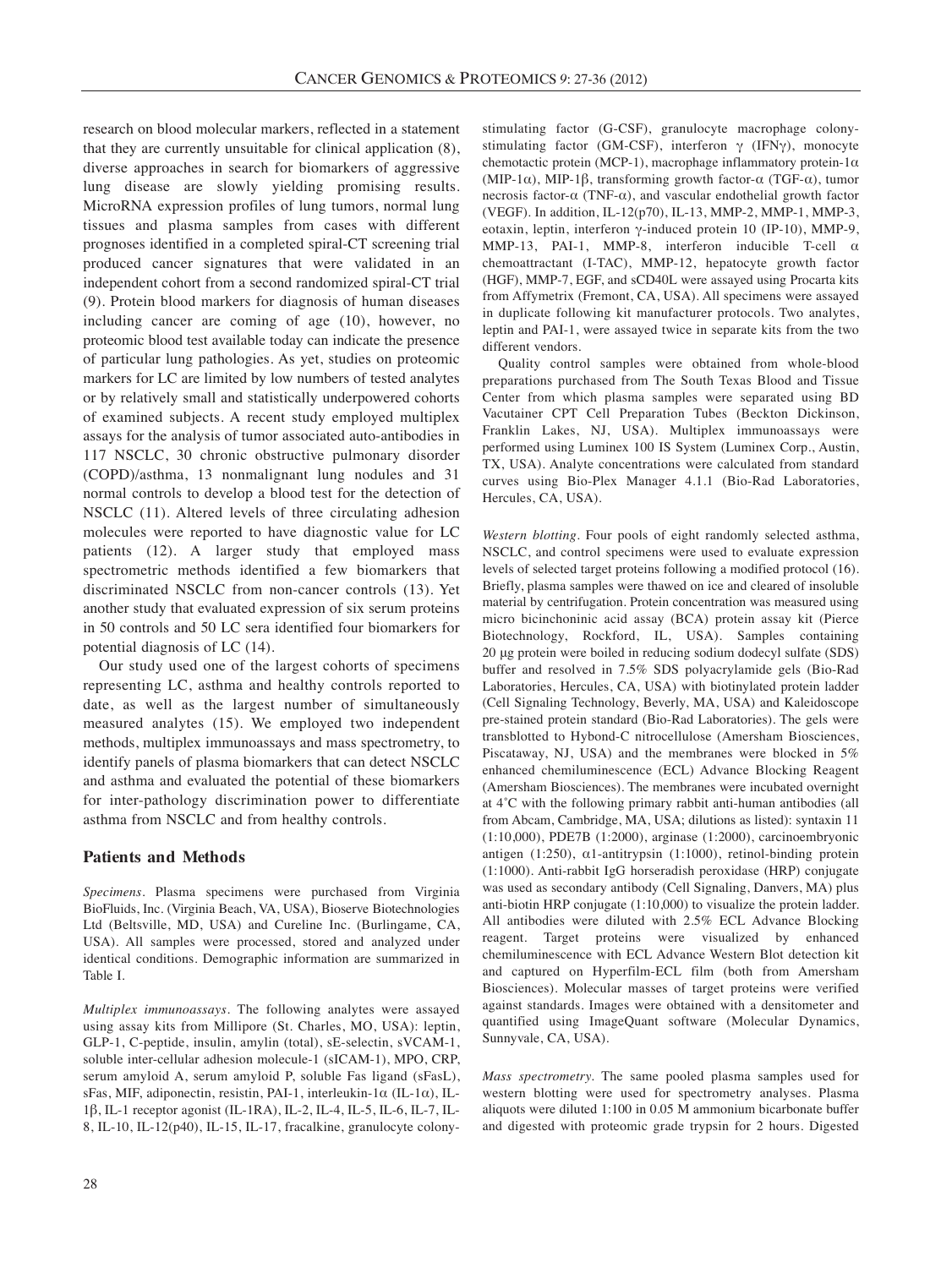

Figure 1. *Comparison of relative expression levels of plasma biomarkers. The scale represents percentage differences in biomarker plasma levels between different pathologies or genders. A: Diferences in pathology (non-small cell lung cancer, NSCLC; ashma, AST; control, CO) for both genders coexamined; B: NSCLC versus controls in men and women, C; asthma versus controls in men and women; D: asthma versus NSCLC in men and women.*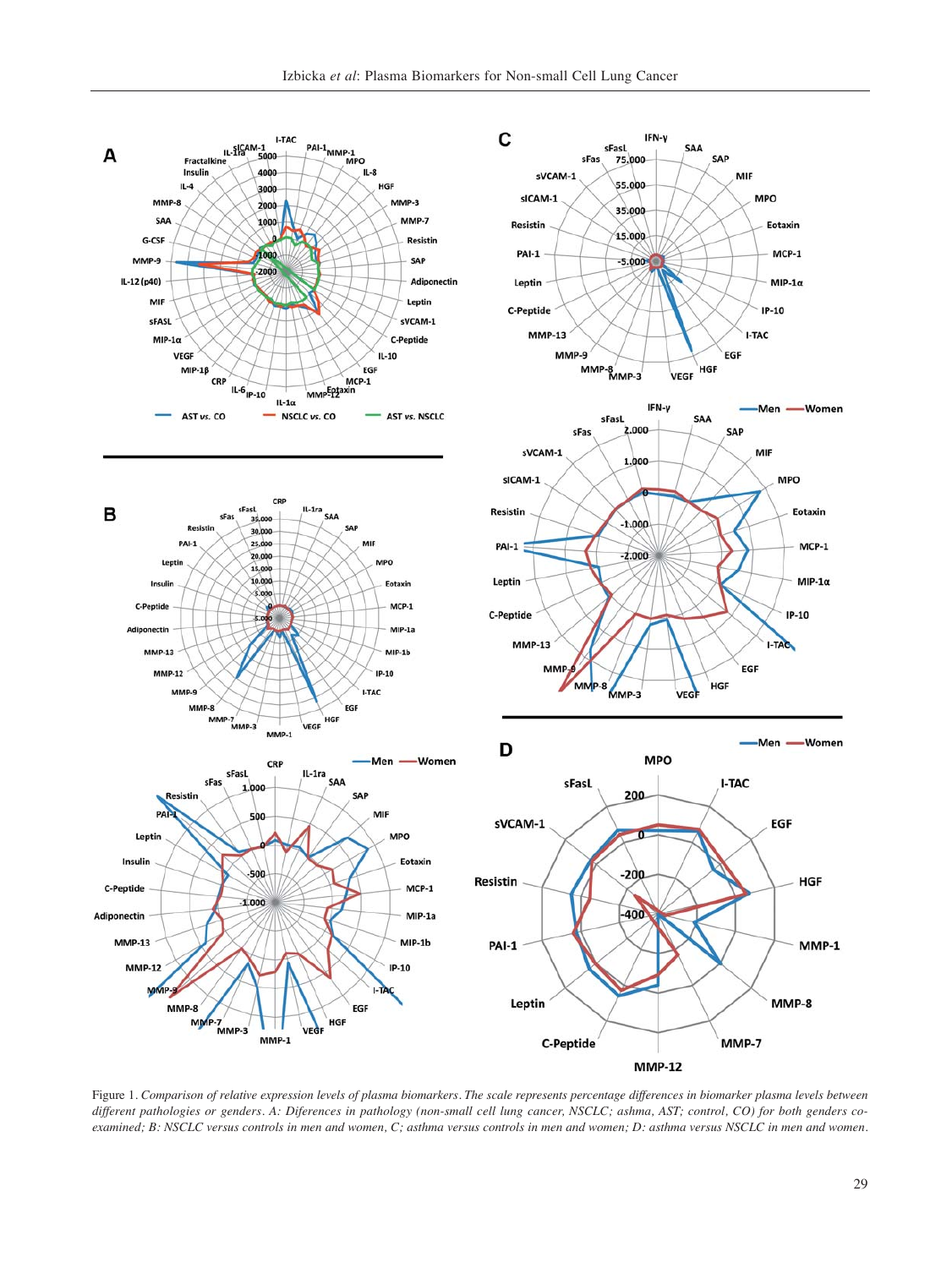samples were further diluted 1:100 in 50% acetonitrile for mass spectral analysis. Separations were performed using a ternary water/acetonitrile/0.05% heptafluorobutyric acid gradient on a custom packed 75 μm x 100 mm with Supelcosil ABZ+ stationary phase. Plasma proteins were analyzed using liquid chromatography electrospray ionization mass spectrometry (LC-ESI MS/MS) to identify biomarkers expressed in a significantly different manner in individuals with NSCLC or asthma in comparison with control subjects. Data were analyzed using Mascot software (Matrix Science Inc, Boston, MA, USA). Selection of characteristic ion signals was performed by comparing the mass spectral data for tryptic peptide digests of subjects in different physiological states. The data was the mass of peptide fragments, represented as graphical indications of the intensities of the proteins containing those fragments expressed across time in a single dimension. Thousands of proteins were compared, resulting in the selection of 11 proteins, which were expressed in substantially different intensities between populations of individuals free of any lung tissue pathologies and populations of individuals having asthma as diagnosed by a physician.

*Data analysis.* Immunoassay data were reduced using interpathology comparisons with statistical significance determined using the Kruskall-Wallis *U*-test with *p<*0.05 considered significant and *p<*0.001 highly significant. Scalar sums of inter-pathology percentage differences (NSCLC *versus* control, asthma *versus* control and NSCLC *versus* asthma) in marker expression were used for hierarchically ranking the markers. Support vector machine (SVM) was applied for prediction. Prediction was a two-step process. In the first step a classifier was built describing a predetermined set of data; this learning step was carried out on a training database. In the second step, the classifier was applied in a validation database and various measures of accuracy, including sensitivity and specificity, were observed. In this SVM application, we used a kernel function known as the Gaussian Radial Basis Function (RBF) (17), defined by  $k(x,x')=exp(-\sigma llx-x'II^2)$  where x and x' are two *k*-tuples. The RBF is often used when no *a priori* knowledge is available with which to choose from a number of other defined kernel functions, such as the polynomial or sigmoid kernels (18). The RBF projects the original space into a new space of the same dimension. All statistical computations were performed using R 2.10.0 (19). SVMs were fitted using the ksvm function in the kernlab package. To reduce the number of biomarkers used by the SVM to classify the observations, the F\_SSFS method of Lee (20) was extended to an arbitrary number of groups. With this method, a set of variables which are good candidates to be kept in the model is determined. Candidates are selected on the basis of their F-score,

$$
\frac{\sum_{j=1}^s \!\!\left(\overline{x}_j\!\!-\!\!\overline{x}\right)^2\!}{\sum_{j=1}^s \!\!\left(\!\frac{1}{n_j\!-\!1}\!\sum_{k=1}^{n_j}\!\!\left(\vphantom{x_{kj}}\right.\!\!\!\!\!-\!\!\overline{x}_j\right)^2\right)}
$$

where *g* is the number of groups and  $n<sub>i</sub>$  is the number of observations from group j, which quantified the separation between the values of the variable between the groups. Forward model selection was applied to this variable set, with variables added to the model on the basis of their improvement in the accuracy of the SVM. In this application, variables were biomarkers and groups were pathology categories.

#### **Results**

*Multiplex immunoassays.* In order to develop a proteomic profile for lung pathologies we cast a wide net to identify analytes for inclusion in a screen of biomarkers that may differentiate AST and NSCLC from each other and from normal controls. We selected analytical targets through searches of the scientific literature databases for proteins involved in processes relevant to etiology of asthma and LC and/or other types of human cancer, such as inflammation (cytokines, chemokines, bioactive peptides, growth factors and hormones), apoptosis, invasiveness (adhesion molecules, matrix metalloproteinases), and endorcine/obesity (adipokines, bioactive peptides, growth factors and hormones). Ultimately we selected 57 discrete blood serum or plasma proteins and peptides implicated in the pathogenesis of AST and LC. Most of the selected proteins and peptides were not recognized at the time as diagnostic markers for LC or asthma. Subsequently, we searched for commercially available multiplex immunoassay kits that encompassed the largest numbers of analytes per kit to perform the screen.

In the first stage of data analysis, we compared levels of the markers expressed as percentage differences, between asthma and controls, NSCLC and controls, and asthma and NSCLC (Figure 1A). Plasma specimens from subjects with NSCLC had prominently (>10-fold) higher levels of endothelial growth factor (EGF) and matrix metalloproteinase 9 (MMP-9) in comparison with controls. In asthma specimens, interferon inducible T-cell a chemoattractant (I-TAC), EGF and MMP-9 levels were >10 fold higher than these in controls. When AST was compared to NSCLC, we found much lower levels of interleukin-10 (IL-10) (>10-fold). Subsequently, we segregated and analyzed biomarker expression by sex. When NSCLC was compared to controls (Figure 1B), more proteins were upregulated in men than in women. In men, levels of hepatocyte growth factor (HGF) and MMP-8 were >300-fold higher in NSCLC *versus* controls, MMP-1 and plasminogen activator inhibitor (PAI-1) were >10-fold higher, and MIF and MPO were >5-fold higher. In women, the number of differentially expressed markers and the magnitude of their up-regulation were smaller. Among the ≥5-fold up-regulated markers, we noted SAA, EGF, and MMP-9. When we compared differences between women and men with asthma *versus* controls (Figure 1C), again greater number of proteins were up-regulated in men: HGF (>200-fold), I-TAC (>150 fold), PAI-1 and MPO ( $\sim$ 20-fold), MMP-8 and MMP-9 ( $>$ 10fold). For women, MMP-9 was up-regulated >20-fold and I-TAC was up-regulated nearly 10-fold. Interestingly, relatively few markers and small quantitative differences in marker expression were observed in men and women when we compared asthma *versus* NSCLC (Figure 1D).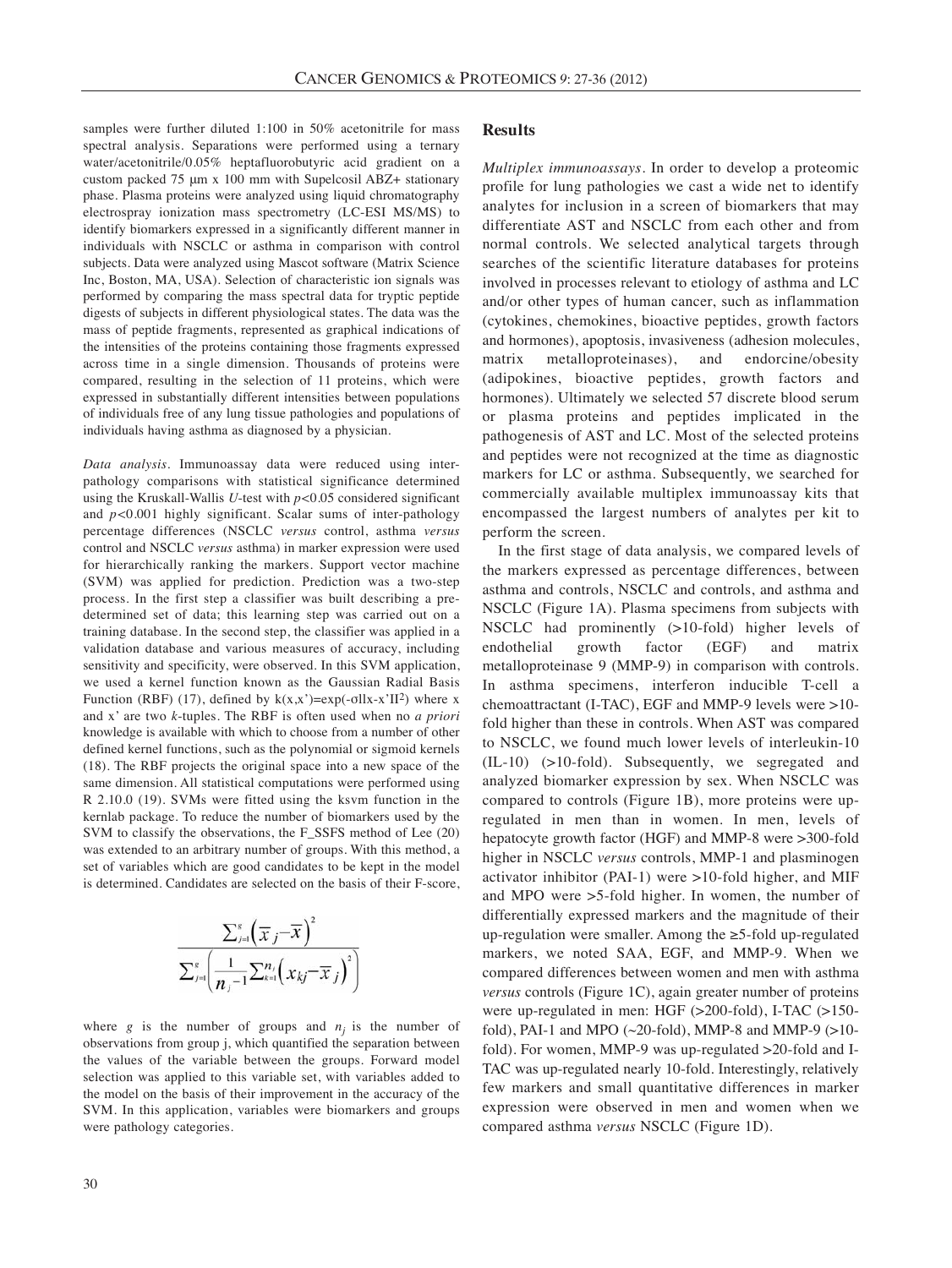*Multiplex immunoassays data mining.* For data mining and selection of statistically significant disease biomarkers, only specimens with complete records were used (Table II). The database comprised of 824 records with one record per subject; each record contained a lung pathology category (asthma, NSCLC, control), sex, and the values of 59 biomarkers (two markers assayed twice with different kits). One NSCLC, one control and two asthma cases were removed due to the lack of gender information. A further 37 (36 male controls, 1 asthmatic male) were removed from the analysis due to missing biomarker levels. The records were then randomly split into a training set (N=398) and a test set (N=389).

An application of the SVM methodology to the entire test set (Table III) yielded accuracy=0.94 (standard error=0.012); the classifier erroneously assigned 12 asthmatics and 9 controls to the NSCLC lung pathology category.

Excluding the asthma category, individuals were classified with regard to all biomarkers and subsets of biomarkers on the whole test set, with restriction to males, and with restriction to females (Table IV). Without restriction by gender and using all available data, the sensitivity (SE) and specificity (SP) were 0.99 (0.004) and 0.95 (0.013), respectively. SE and SP were reduced on the best subset of four and the best subset of five biomarkers [best subset of four: (SE, SP) 0.93 (0.014) and 0.87 (0.02); the best subset of five biomarkers: 0.95 (0.103) and 0.79 (0.024)]. The performance of the classifier was improved with restriction by gender [males: 1.0, 0.94 (0.018) and females: 1.0, 0.97  $(0.016)$ ], and became perfect (both SE and SP=1.0) with restriction to the best subset of four biomarkers among males and three biomarkers among females.

*Mass spectrometric discovery.* Through semi-quantitative MS analyses followed by Mascot searches, we identified 11 proteins that were differentially expressed in the two pathologies and control specimens, including three putative proteins identified by gene sequencing and representing yet unnamed protein products and a protein corresponding to chromosome X open reading frame 38. In addition, we discovered several known proteins whose role as biomarkers for asthma or LC has not been investigated to date: FERM domain-containing protein 4, which is involved in an intracytoplasmic membrane anchorage, JCC1445; a proteasome endopeptidase complex chain C2, AAK13093; UK16 binding protein 3 expressed on the surface of natural killer (NK) cells and T cells, phosphodiesterase 7 (PDE7), arginase, syntaxin 11, and phospholipase D. We used western immunoblots to investigate the presence of four of these proteins, for which human specific antibodies were commercially available. As shown in Figure 2, the levels of PDE7B and arginase were elevated in asthma and NSCLC. In contrast, syntaxin 11 was present at high levels in control plasma but its expression was

| Table I. Demographics of specimen donors. |  |  |  |
|-------------------------------------------|--|--|--|
|-------------------------------------------|--|--|--|

| Demographic data | Control<br>$(N=288)$ | Asthma<br>$(N=180)$         | <b>NSCLC</b><br>$(N=360)$ | Total<br>$(N=828)$ |  |
|------------------|----------------------|-----------------------------|---------------------------|--------------------|--|
| Age (years)      | 18-60                | 38-80                       | 38-92                     | 18-92              |  |
| Range            | $(N=87)$             | $(N=178)$                   | $(N=354)$                 | $(N=619)$          |  |
| Gender           |                      |                             |                           |                    |  |
| Male             | 122                  | 67                          | 245                       | 434                |  |
| 165<br>Female    |                      | 112                         | 114                       | 391                |  |
| Unknown          | 1                    | 1                           | 1                         | 3                  |  |
| Race             |                      |                             |                           |                    |  |
| Caucasian        | 5                    | 168                         | 222                       | 395                |  |
| African American | 82                   | $\Omega$                    | $\Omega$                  | 82                 |  |
| Hispanic         | $\Omega$             | 8                           | 4                         | 12                 |  |
| Asian            | $\Omega$             | $\overline{2}$              | 3                         | 5                  |  |
| Unknown          | 201                  | $\mathcal{D}_{\mathcal{A}}$ | 131                       | 334                |  |

lower in plasma from asthma and NSCLC. Phospholipase D was undetectable by the antibody used in our test.

In addition, we examined plasma expression levels of three selected markers from the panel assembled by the Duke team (14). In our study, carcinoembryonic antigen was undetectable, retinol- binding protein showed no bands at specified molecular mass and the  $\alpha$ 1-antitrypsin antibody specificity was low as evidenced by multiple bands (data not shown).

## **Discussion**

The diagnostic methodologies used to identify lung pathologies are in need of improvement. NSCLC is usually clinically silent until the disease becomes advanced. The current best practice is the regular use of spiral CT to monitor persons at risk. The radiation exposure of monitoring carries the risk of inducing malignancies. The diagnosis of asthma rests on functional testing, with little reference to biochemical parameters. Asthma is among the differential diagnoses for LC. In addition, there is evidence of a predisposition to LC among asthma sufferers. These facts taken together with numerous cases of misdiagnosed asthma and the hazards of CT for the early detection of LC warrant a search for better diagnostic tests for these lung diseases. We used multiplex immunoassays and mass spectrometry to identify plasma biomarkers capable of distinguishing asthma from NSCLC.

Large quantitative differences in expression levels of the two markers, leptin and PAI-1, which were assayed twice using different sets of immunobead-coupled antibodies, as well as lack of detection of several protein targets identified by MS in immunoblots, underscore a dependence of marker detection both on the analytical method used and on the specificity of antibodies for target proteins.

The study provides a proof of concept for detecting and quantifying diagnostic protein biomarkers in plasma, which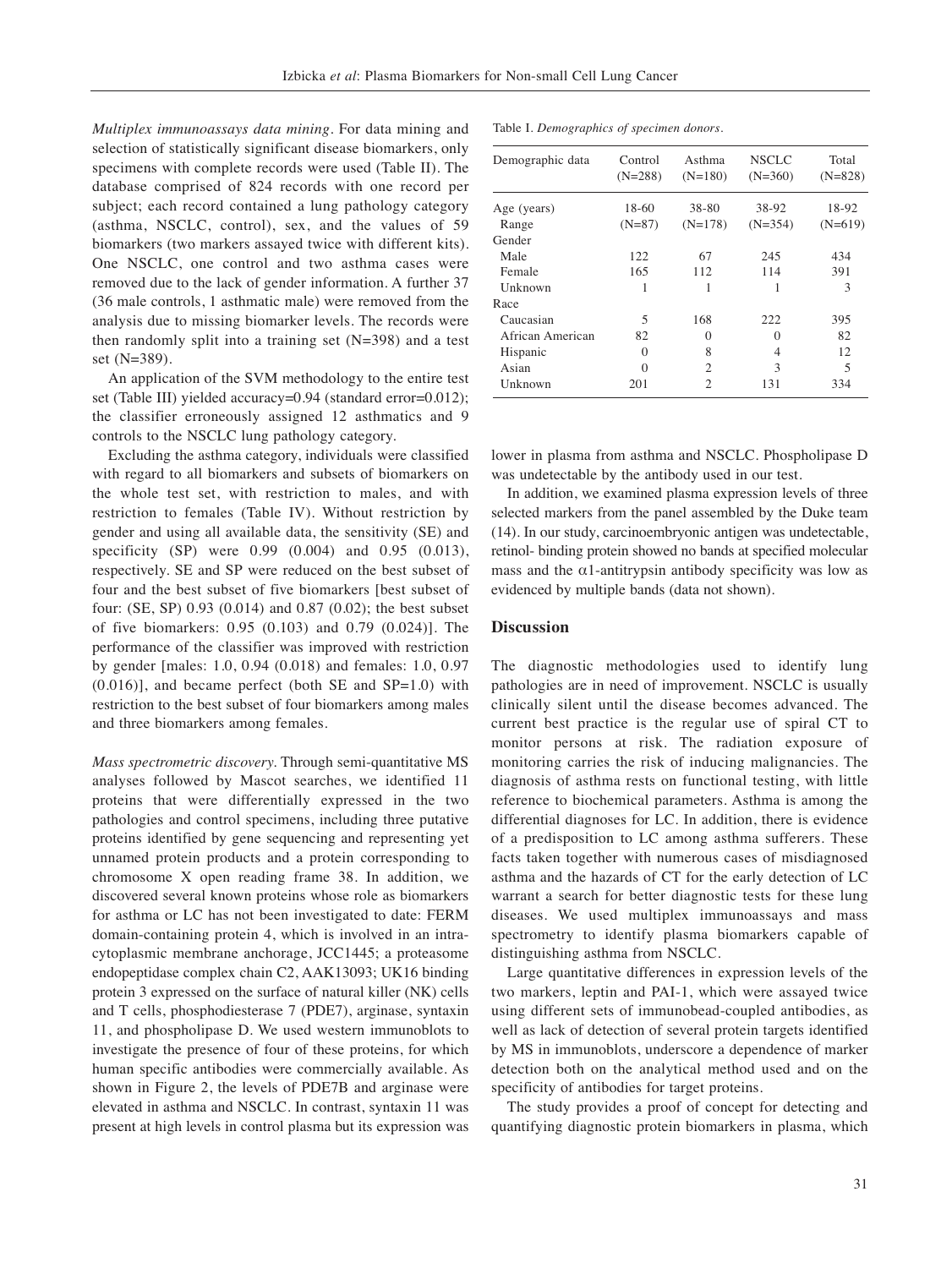|                 | Training set $(N=398)$ |              |           | Test set $(N=389)$ |              |           | Total $(N=787)$ |              |            |
|-----------------|------------------------|--------------|-----------|--------------------|--------------|-----------|-----------------|--------------|------------|
|                 | Asthma                 | <b>NSCLC</b> | Control   | Asthma             | <b>NSCLC</b> | Control   | Asthma          | <b>NSCLC</b> | Control    |
| Male            | 28                     | 129          | 63        | 38                 | 116          | 66        | 66              | 245          | 129        |
| Female<br>Total | 56<br>84               | 64<br>193    | 58<br>121 | 55<br>93           | 50<br>166    | 64<br>130 | 111<br>177      | 114<br>359   | 122<br>251 |

Table II. *Sample sizes (complete data only).* 

NSCLC: Non-small cell lung cancer.

may allow for screening of multiple biomarkers in patient samples. We have identified several panels of markers that correctly classify the physiologic state of an individual with regards to NSCLC and asthma. Our multiplex immunoassays identified some protein markers that had previously been associated with asthma or NSCLC, but none of them had been found to have sufficient diagnostic power. In contrast, the combination of multiple biomarkers in a panel is likely to have clinical utility, and we have identified several strong candidate sets and patterns of expression for further development.

We have discovered unexpected gender differences in biomarker patterns and expression levels. Even though there was some gender and ethnicity imbalance in procured specimens, as men predominated in the NSCLC clinical data set and asthma was dominated by women, the sizes of respective groups allow for unbiased analysis of the experimental data.

In our study, EGF and IL-8 emerged as strong predictors of NSCLC for both men and women. The epidermal growth factor receptor (EGFR) pathway has been identified as a driving force in NSCLC pathogenesis. Diverse therapeutic strategies targeting mainly EGFR (21), but also EGF (22), have shown positive responses in the clinic. In contrast, the association of IL-8 with NSCLC is less strongly established, although IL-8/CXCL8 is known to play crucial roles in chronic inflammation, cancer, and in various other types of lung pathologies.

Several biomarkers with strong predictive value for NSCLC are different for men (sFas, MMP-9, and PAI-1) and women (CD40). The reasons for these gender differences in LC are not clear at present. Scattered information in the public domain indicates that these proteins play different roles in men and women due to differences in hormonal control. For example, estrogen-mediated reduction in macrophage MMP-9 production causes gender-related differences in development of abdominal aortic aneurysm (23). Estrogen is also implicated in the regulation of adipogenesis and adipose metabolism; reduced levels of the prothrombotic protein PAI-1 were found in post-menopausal women (24). Studies *in vitro* indicate that androgens prime the Fas/FasL dependent apoptotic pathway in kidney tubule cells. The mechanisms of Table III. *Overall accuracy of predicted lung pathology.* 

|                                                                |    | Actual lung pathology category |          |     |             |  |
|----------------------------------------------------------------|----|--------------------------------|----------|-----|-------------|--|
| Predicted lung<br>pathology category Asthma NSCLC Normal Total |    |                                |          |     | Accuracy    |  |
| Asthma                                                         | 80 |                                | $\Omega$ | 81  | 0.94(0.012) |  |
| <b>NSCLC</b>                                                   | 12 | 164                            | 9        | 185 |             |  |
| Normal                                                         |    |                                | 121      | 123 |             |  |
| Total                                                          | 93 | 166                            | 130      | 389 |             |  |

NSCLC: Non-small cell lung cancer.

cell death are consistent with a role for androgens in the promotion of chronic renal injury in men (25). Androgens upregulate atherosclerosis-related genes, including *CD40*, in macrophages from males but not females (26).

An analysis of gene expression in somatic tissues of male and female mice using analysis of >20,000 transcripts revealed a large degree of sexual dimorphism in the expression of thousands of genes with highly tissue-specific expression patterns (27). Thus, genome differences of  $\langle 2\%$ between men and women are also likely to translate into dramatic gender-specific differences in gene expression, with significant consequences for elaboration of different biomarkers at the proteome level both in health and disease. Indeed, gender differences were described in autoimmune disease (28). The female sex hormones may be immunostimulatory by increasing immune interactions, including production of cytokines including IFNγ, IL-6 and IL-1. Examples of sex differences in inflammatory cytokine production have been described (29, 30). A recent report described gender differences in LC, however, transcriptome analysis linked these differences exclusively to sex chromosomes (31). Based on the results of our study, the markers we identified as having diagnostic value are products of genes residing on multiple chromosomes and are not limited on sex chromosomes.

Mass spectrometric biomarker discovery has promise in early detection of human cancer, provided there is validation of the findings through clinical studies (32). In our study, mass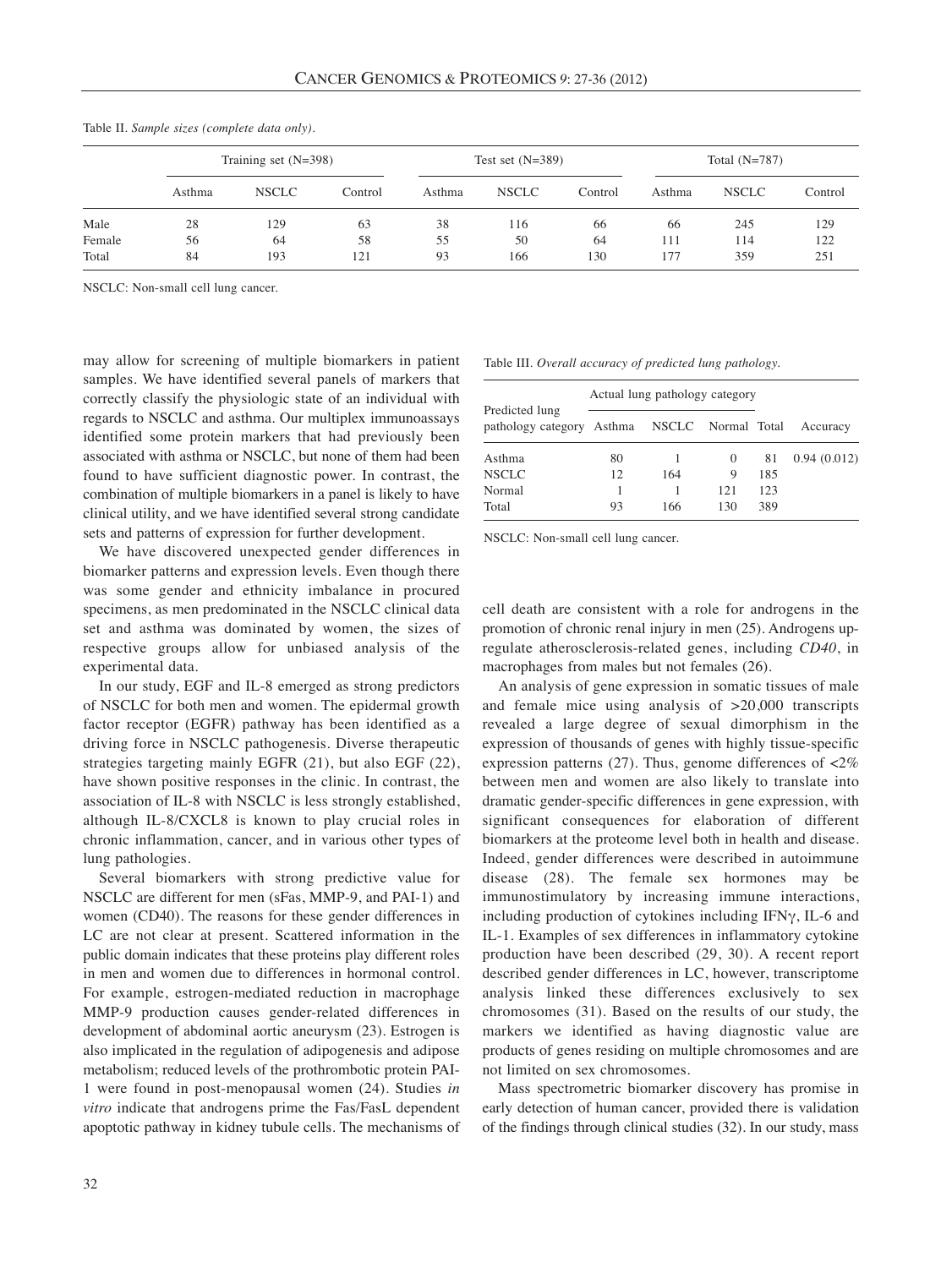

Figure 2. *Example of validation of biomarkers discovered by mass spectrometry. Target proteins were immunodetected in plasma from individuals with non-small lung cancer (NSCLC), asthma (AST), and from controls (CO) with human-specific antibodies.*

Table IV. *Predicting non-small cell lung cancer (NSCLC) versus control.*

|                                                     |     | Counts         |           |           |       |                        |             |
|-----------------------------------------------------|-----|----------------|-----------|-----------|-------|------------------------|-------------|
| Model                                               | TP  | FP             | <b>FN</b> | <b>TN</b> | Total | $SE$ (se) <sup>2</sup> | $SP (se)^2$ |
| All markers and gender                              | 165 |                |           | 123       | 296   | 0.99(0.004)            | 0.95(0.013) |
| Best subset of 4 markers <sup>a</sup>               | 155 | 17             | 11        | 113       | 296   | 0.93(0.014)            | 0.87(0.02)  |
| Best subset of 5 markers <sup>b</sup>               | 157 | 27             | 9         | 103       | 296   | 0.95(0.103)            | 0.79(0.024) |
| Males only, all markers                             | 116 | 4              | $\Omega$  | 62        | 182   | 1.0                    | 0.94(0.018) |
| Males only best subset of 5 markers <sup>c</sup>    | 116 | $\Omega$       | $\Omega$  | 66        | 182   | 1.0                    | 1.0         |
| Females only, all markers                           | 50  | $\mathfrak{D}$ | $\Omega$  | 62        | 114   | 1.0                    | 0.97(0.016) |
| Females only, best subset of 3 markers <sup>d</sup> | 50  | $\Omega$       | $\Omega$  | 64        | 114   | 1.0                    | 1.0         |

TP, True positive; FP, false positive; FN, false negative; TN, true negative; SE, sensitivity; SP, specificity; se, standard error. <sup>a</sup>EGF, sCD40 ligand, IL-8, MMP-8; bEGF, IL-8, sFas, MMP-9, PAI-1 (1); cEGF, IL-8, sFas, MMP-9, PAI-1 (2); dEGF, sCD40 ligand, IL-8.

spectrometric discovery revealed novel markers that may have diagnostic potential. For example, expression of syntaxin 11 has not been examined in studies of LC or asthma, although a related syntaxin 1 gene was included in a three-gene prognostic classifier that can stratify early-stage NSCLC patients (33). PDE7 was found in inflammatory cells from patients with asthma and COPD, and there is evidence of altered *PDE7* mRNA transcript levels in peripheral blood of asymptomatic asthmatic patients and individuals with stable COPD (34). The cAMP-specific phosphodiesterase isoenzyme family PDE4 represents the highest cAMP-hydrolyzing activity in human cancer cell lines (35). Elevated levels of phospholipase D were reported *in vitro* in a human lung carcinoma cell line that expresses an activated *K-RAS* gene (36). Detection of high levels of arginase activity in a mouse model of asthma suggested that arginine pathways are critical in the pathogenesis of asthma (37). High levels of *ARG2* that correlated with tumor grade were found in NSCLC (38).

We anticipate the combination of disease biomarker panels identified through immunoassays with other markers discovered through mass spectrometry in order to maximize the diagnostic power of the biomarker sets. Thus, future plans include continued validation of marker expression by immunodetection, with both commercially available and newly generated antibodies to putative target proteins, followed by development of multiplex immunoassays that encompass the strongest biomarker candidates from the present study.

Despite all efforts, no new major cancer biomarkers have been approved for clinical use for over 25 years and cautionary tales of a number of disappointing studies have been published in eminent journals. This fact has been vocally addressed in the public arena (39). Our findings are expected to have implications for the diagnosis of NSCLC and AST and assist in early detection of these diseases through simple blood tests and possible characterization of disease progression and in differentiation among the pathologies. We hope thereby to improve current clinical practice and further advance the struggle to bring personalized medicine into routine use. Our results may also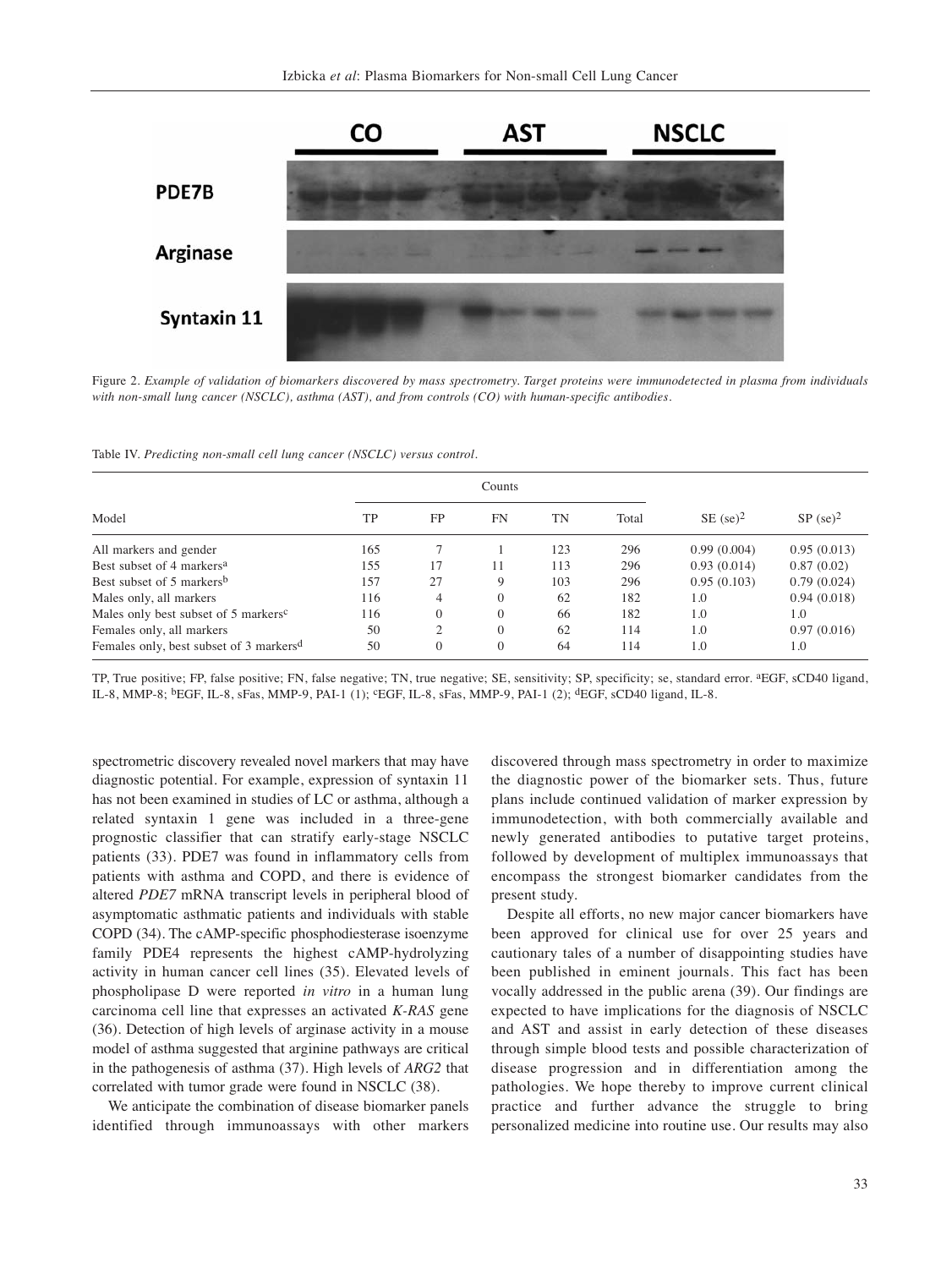find applications in the discovery and development of novel therapeutic strategies for a variety of human diseases and for monitoring responses to therapeutic interventions.

## **Author Contributions**

Conception and design; E. Izbicka, R. Streeper, collection and assembly of data; R. Streeper, E. Izbicka, A, Diaz, D. Campos, data analysis and interpretation; R. Streeper, E. Izbicka, J. Michalek, C. Louden, manuscript writing and final approval; E. Izbicka, R. Streeper, J. Michalek, C. Louden.

## **Conflict of Interest**

All Authors are employees or consultants for Cancer Prevention and Cure, Ltd.

## **Source of Funding**

Cancer Prevention and Cure, Ltd.

## **References**

- 1 http://www.cancer.org/Research/CancerFactsFigures/Cancer FactsFigures/cancer-facts-figures-2011. Accessed October 8, 2011.
- 2 Siegel R, Ward E, Brawley O and Jemal A: Cancer statistics, 2011: The impact of eliminating socioeconomic and racial disparities on premature cancer deaths. CA Cancer J Clin *61*: 212-236, 2011.
- 3 The National Lung Screening Trial Research: Reduced lung cancer mortality with low-dose computed tomographic screening. N Engl J Med *365*: 395-409, 2011.
- 4 Infante M, Chiesa G, Solomon D, Morenghi E, Passera E, Lutman FR, Bottoni E, Cariboni U, Errico V, Voulaz E, Ferraroli G, Testori A, Inzirillo F, Chiarenza M, Roncalli M, Cavuto S, Chiti A, Alloisio M and Ravasi G: Surgical procedures in the DANTE trial, a randomized study of lung cancer early detection with spiral computed tomography: comparative analysis in the screening and control arm. J Thorac Oncol *6*: 327-335, 2011.
- 5 Brenner DJ and Hall EJ: Computed tomography an increasing source of radiation exposure. N Engl J Med *357*: 2277-2284, 2007.
- 6 Oxnard GR, Zhao B, Sima CS, Ginsberg MS, James LP, Lefkowitz RA, Guo P, Kris MG, Schwartz LH and Riely GJ: Variability of lung tumor measurements on repeat computed tomography scans taken within 15 minutes. J Clin Oncol *29*: 3114-3119, 2011.
- 7 Santillan AA, Camargo CA Jr. and Colditz GA: A meta-analysis of asthma and risk of lung cancer (United States). Cancer Causes Control *14*: 327-334, 2003.
- 8 Doria-Rose V and Szabo E: Screening and prevention of lung cancer. In: Kernstine K and Reckamp K (editors). Lung Cancer: A Multidisciplinary Approach to Diagnosis and Management. New York. Demos Medical Publishing, pp. 53-72, 2010.
- 9 Boeri M, Verri C, Conte D, Roz L, Modena P, Facchinetti F, Calabro E, Croce CM, Pastorino U and Sozzi G: MicroRNA signatures in tissues and plasma predict development and prognosis of computed tomography detected lung cancer. Proc Natl Acad Sci USA *108*: 3713-3718, 2011.
- 10 Service RF: Proteomics. Proteomics ponders prime time. Science *321(5897)*: 1758-1761, 2008.
- 11 Farlow EC, Patel K, Basu S, Lee BS, Kim AW, Coon JS, Faber LP, Bonomi P, Liptay MJ and Borgia JA: Development of a multiplexed tumor-associated autoantibody-based blood test for the detection of non-small cell lung cancer. Clin Cancer Res *16*: 3452-3462, 2010.
- 12 Gogali A, Charalabopoulos K, Zampira I, Konstantinidis AK, Tachmazoglou F, Daskalopoulos G, Constantopoulos SH and Dalavanga Y: Soluble adhesion molecules E-cadherin, intercellular adhesion molecule-1, and E-selectin as lung cancer biomarkers. Chest *138*: 1173-1179, 2010.
- 13 Yang Y, Zhao S, Fan Y, Zhao F, Liu Q, Hu W, Liu D, Fan K and Wang J: Detection and identification of potential biomarkers of non-small cell lung cancer. Technol Cancer Res Treat *8*: 455- 466, 2009.
- 14 Patz EF Jr., Campa MJ, Gottlin EB, Kusmartseva I, Guan XR, Herndon JE, 2nd: Panel of serum biomarkers for the diagnosis of lung cancer. J Clin Oncol *25*: 5578-5583, 2007.
- 15 Streeper R, Izbicka E, Baek S, Inventors; Method of Identifying Biomarkers in Human Serum Indicative of Pathologies Of Human Lung Tissues. United States Patent 7,888,051, 2011.
- 16 Izbicka E, Campos D, Carrizales G and Patnaik A: Biomarkers of anticancer activity of R115777 (Tipifarnib, Zarnestra) in human breast cancer models *in vitro*. Anticancer Res *25*: 3215- 3223, 2005.
- 17 Vapnik V: Statistical Learning Theory. New York; Wiley 1998.
- 18 Han J and Kamber M: Data Mining, Concepts and Techniques. 2nd ed. Amsterdam: Elsevier, 2006.
- 19 www.r-project.org
- 20 Lee M: Using support vector machine with a hybrid feature selection method to the stock trend prediction. Expert Systems Applications *36*: 10896-10904, 2009.
- 21 Mok TS, Zhou Q, Leung L and Loong HH: Personalized medicine for non-small cell lung cancer. Expert Rev Anticancer Ther *10*: 1601-1611, 2010.
- 22 Gonzalez G, Crombet T and Lage A: Chronic vaccination with a therapeutic EGF-based cancer vaccine: a review of patients receiving long lasting treatment. Curr Cancer Drug Targets *11*: 103-110, 2011.
- 23 Grootenboer N, Bosch JL, Hendriks JM and van Sambeek MR: Epidemiology, aetiology, risk of rupture and treatment of abdominal aortic aneurysms: does sex matter? Eur J Vasc Endovasc Surg *38*: 278-284, 2009.
- 24 Mattsson C and Olsson T: Estrogens and glucocorticoid hormones in adipose tissue metabolism. Curr Med Chem *14*: 2918-2924, 2007.
- 25 Gandolfo MT, Verzola D, Salvatore F, Gianiorio G, Procopio V, Romagnoli A, Giannoni M and Garibotto G: Gender and the progression of chronic renal diseases: does apoptosis make the difference? Minerva Urol Nefrol *56*: 1-14, 2004.
- 26 Ng MK, Quinn CM, McCrohon JA, Nakhla S, Jessup W, Handelsman DJ, Celermajer DS and Death AK: Androgens upregulate atherosclerosis-related genes in macrophages from males but not females: molecular insights into gender differences in atherosclerosis. J Am Coll Cardiol *42*: 1306-1313, 2003.
- 27 Yang X, Schadt EE, Wang S, Wang H, Arnold AP, Ingram-Drake L, Drake TA and Lusis AJ: Tissue-specific expression and regulation of sexually dimorphic genes in mice. Genome Res *16*: 995-1004, 2006.